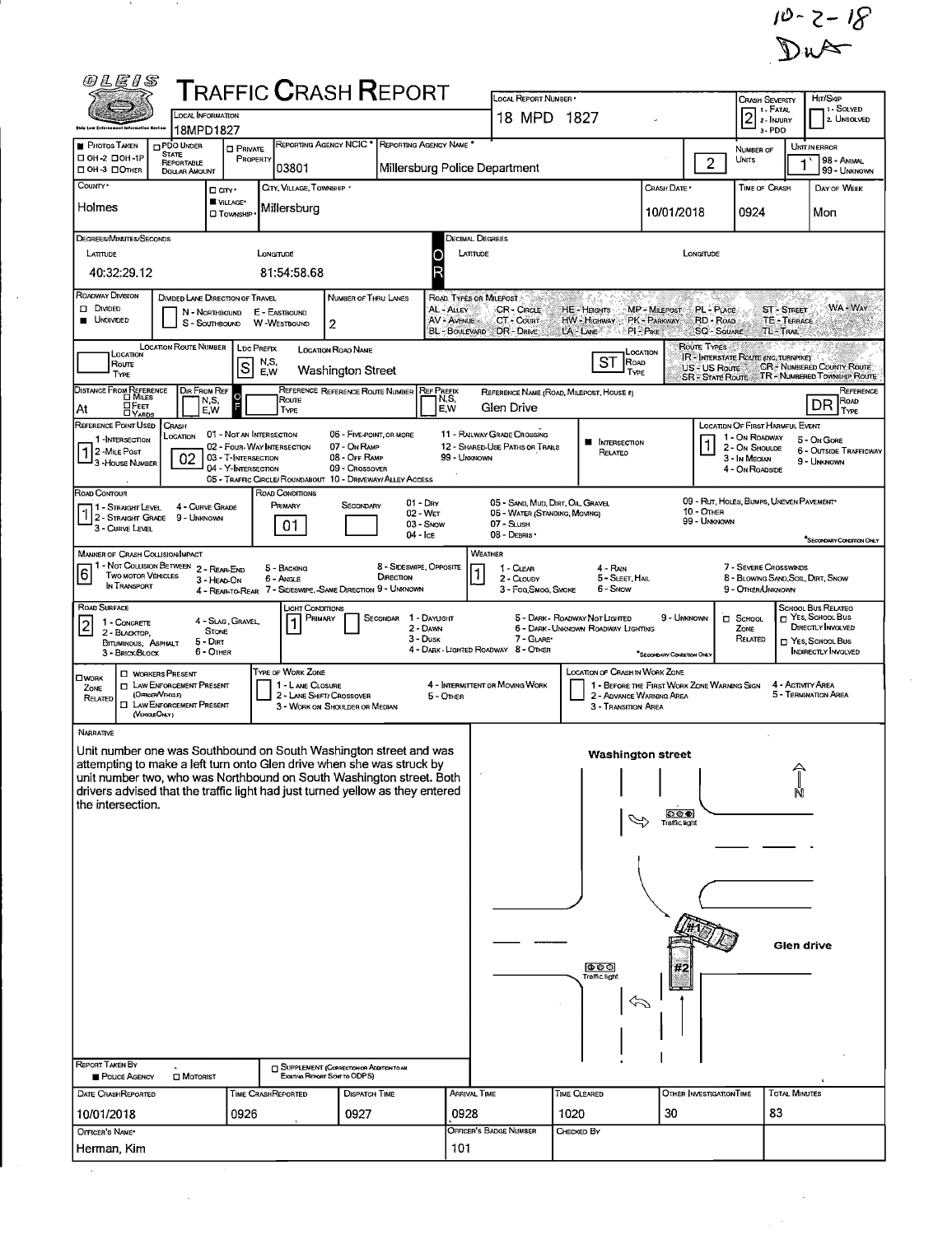| <i>©LE1S</i>                                                                                                                                                                                                                                                                                                                |                                                     | <b>NIT</b>                                                                               |                            |                                                                                 |                                           |                                                                          |                                                                                                           |                   |                                                                                  |                                                                                             |                                                    | .ocal Report Number                                                           |                                                        |                                                   |                                                                                                                               |  |  |
|-----------------------------------------------------------------------------------------------------------------------------------------------------------------------------------------------------------------------------------------------------------------------------------------------------------------------------|-----------------------------------------------------|------------------------------------------------------------------------------------------|----------------------------|---------------------------------------------------------------------------------|-------------------------------------------|--------------------------------------------------------------------------|-----------------------------------------------------------------------------------------------------------|-------------------|----------------------------------------------------------------------------------|---------------------------------------------------------------------------------------------|----------------------------------------------------|-------------------------------------------------------------------------------|--------------------------------------------------------|---------------------------------------------------|-------------------------------------------------------------------------------------------------------------------------------|--|--|
|                                                                                                                                                                                                                                                                                                                             |                                                     |                                                                                          |                            |                                                                                 |                                           |                                                                          |                                                                                                           |                   |                                                                                  |                                                                                             |                                                    | 18 MPD 1827                                                                   |                                                        |                                                   |                                                                                                                               |  |  |
| UNIT NUMBER                                                                                                                                                                                                                                                                                                                 |                                                     |                                                                                          |                            | OWNER NAME: LAST, FIRST, MIDDLE ( C SAME AS DRIVER )                            |                                           |                                                                          |                                                                                                           |                   |                                                                                  |                                                                                             | <b>OWNER PHONE NUMBER</b>                          |                                                                               | DAMAGE SCALE                                           |                                                   | DAMAGE AREA                                                                                                                   |  |  |
| 1                                                                                                                                                                                                                                                                                                                           | 'Hershberger, Marge, L                              |                                                                                          |                            |                                                                                 |                                           |                                                                          |                                                                                                           |                   |                                                                                  |                                                                                             |                                                    | 330-674-8961                                                                  | 4                                                      |                                                   | FRONT<br>n                                                                                                                    |  |  |
| OWNER ADDRESS: CITY, STATE, ZIP<br><b>CISAME AS DRIVER</b> )                                                                                                                                                                                                                                                                |                                                     |                                                                                          |                            |                                                                                 |                                           |                                                                          |                                                                                                           |                   |                                                                                  |                                                                                             |                                                    |                                                                               | 1 - None                                               |                                                   | σ                                                                                                                             |  |  |
| 8597 PR 337, Millersburg, OH, 44654                                                                                                                                                                                                                                                                                         |                                                     |                                                                                          |                            |                                                                                 |                                           |                                                                          |                                                                                                           |                   |                                                                                  |                                                                                             |                                                    |                                                                               | 2 - MINOR                                              |                                                   |                                                                                                                               |  |  |
| LP STATE LICENSE PLATE NUMBER<br><b>VEHICLE IDENTIFICATION NUMBER</b>                                                                                                                                                                                                                                                       |                                                     |                                                                                          |                            |                                                                                 |                                           |                                                                          |                                                                                                           |                   |                                                                                  |                                                                                             |                                                    | # Occupants                                                                   |                                                        |                                                   |                                                                                                                               |  |  |
| OН<br><b>FBD5600</b><br>1FMCU9GD7HUA2195<br><b>VEHICLE YEAR</b><br>VEHICLE MAKE                                                                                                                                                                                                                                             |                                                     |                                                                                          |                            |                                                                                 |                                           |                                                                          |                                                                                                           |                   |                                                                                  |                                                                                             |                                                    | 1                                                                             | 3 - FUNCTIONAL                                         |                                                   | $\Box$<br>Д                                                                                                                   |  |  |
| 2017                                                                                                                                                                                                                                                                                                                        | Ford                                                |                                                                                          |                            |                                                                                 |                                           | Escape                                                                   | VEHICLE MODEL                                                                                             |                   |                                                                                  | WHI                                                                                         | VEHICLE COLOR                                      |                                                                               | 4 - Disabung                                           |                                                   |                                                                                                                               |  |  |
| PROOF OF                                                                                                                                                                                                                                                                                                                    | <b>INSURANCE COMPANY</b>                            |                                                                                          |                            |                                                                                 |                                           | POLICY NUMBER                                                            |                                                                                                           |                   | Towen By                                                                         |                                                                                             |                                                    |                                                                               | 9 - UNKNOWN                                            |                                                   | σ<br>$\Box$                                                                                                                   |  |  |
| INSURANCE<br>SHOWN                                                                                                                                                                                                                                                                                                          | Home Owners                                         |                                                                                          |                            |                                                                                 |                                           | <b>T County Towing</b><br>49-281-601-00                                  |                                                                                                           |                   |                                                                                  |                                                                                             |                                                    |                                                                               | RFA                                                    |                                                   |                                                                                                                               |  |  |
| CARRIER NAME, ADDRESS, CITY, STATE, ZIP                                                                                                                                                                                                                                                                                     |                                                     |                                                                                          |                            |                                                                                 |                                           |                                                                          |                                                                                                           |                   |                                                                                  |                                                                                             | <b>CARRIER PHONE</b>                               |                                                                               |                                                        |                                                   |                                                                                                                               |  |  |
| US DOT<br>VEHICLE WEIGHT GWWR/GCWR<br>CARGO BODY TYPE<br><b>TRAFFICWAY DESCRIPTION</b>                                                                                                                                                                                                                                      |                                                     |                                                                                          |                            |                                                                                 |                                           |                                                                          |                                                                                                           |                   |                                                                                  |                                                                                             |                                                    |                                                                               |                                                        |                                                   |                                                                                                                               |  |  |
| HM PLACARD ID NO.                                                                                                                                                                                                                                                                                                           |                                                     |                                                                                          | 2 - 10,001 To 26,000k Las  | 1 - LESS THAN OR EQUAL TO 10K LBS                                               | 01                                        |                                                                          | 01 - No CARGO BODY TYPE/NOT APPLICABL 09 - POLE<br>02 - Bus/ VAN (9-15 SEATS, INC DRIVER) 10 - CARGO TANK |                   |                                                                                  |                                                                                             |                                                    |                                                                               | 1 - Two-Way, Not Dimped                                |                                                   | 1 2 - T WO-WAY, NOT DIVIDED, CONTINUOUS LEFT TURN LANE                                                                        |  |  |
|                                                                                                                                                                                                                                                                                                                             |                                                     |                                                                                          | 3 - MORE THAN 26,000K LBS. |                                                                                 |                                           | 05 - Logging                                                             | 03 - Bus (16+ Seats, Inc Driver)<br>04 - VEHICLE TOWING ANOTHER VEHICLE                                   |                   | 11 - FLAT BEO<br>12 - Dump                                                       |                                                                                             |                                                    |                                                                               |                                                        |                                                   | 3 - Two-Way, Divided, Unprotected (Painted on Grass >4Ft.) Media<br>4 - T WO-WAY, DIMDED, POSITIVE MEDIANBARRIER              |  |  |
|                                                                                                                                                                                                                                                                                                                             | <b>HM CLASS</b>                                     |                                                                                          | HAZARDOUS MATERIAL         |                                                                                 |                                           |                                                                          | 06 - INTERMODAL CONTAINER CHASIS<br>07 - CARGO VAN/ENCLOSED BOX                                           |                   | 13 - CONCRETE MIXER<br>14 - AUTO TRANSPORTER                                     |                                                                                             |                                                    | 5 - ONE-WAY TRAFFICWAY                                                        |                                                        |                                                   |                                                                                                                               |  |  |
|                                                                                                                                                                                                                                                                                                                             | NUMBER                                              | <b>CI RELATED</b>                                                                        |                            |                                                                                 |                                           |                                                                          | 08 - GRAIN, CHIPS, GRAVEL                                                                                 |                   | 15 - GARBAGE /REFUSE<br>99 - OTHER/UNKNOWN                                       |                                                                                             |                                                    | $\Box$ Hit / Skip Unit                                                        |                                                        |                                                   |                                                                                                                               |  |  |
| NON-MOTORIST LOCATION PRIOR TO IMPACT                                                                                                                                                                                                                                                                                       |                                                     | 01 - INTERSECTION - MARKEO CROSSWAL                                                      |                            | Type or Use                                                                     |                                           | UNIT TYPE                                                                |                                                                                                           |                   |                                                                                  |                                                                                             |                                                    |                                                                               |                                                        |                                                   | PASSENGER VEHICLES (LESS THAN 9 PASSENGERS MEDIMEAVY TRUCKS OR COMBO UNITS > 10K LBS BUS/VAN/LIMO(9 OR MORE INCLUDING DRIVER) |  |  |
|                                                                                                                                                                                                                                                                                                                             |                                                     | 02 - INTERSECTION - NO CROSSWALK                                                         |                            | 1                                                                               |                                           | 06                                                                       | 01 - Sus-Compact                                                                                          |                   |                                                                                  |                                                                                             |                                                    |                                                                               |                                                        |                                                   | 13 - SINGLE UNIT TRUCK OR VAN 2AXLE, 6 TIRES 21 - BUS/VAN (9-15 SEATE, Ive DRIVER)                                            |  |  |
| 03 - INTERSECTION OTHER<br>02 - COMPACT<br>1 - PERSONAL<br>22 - Bus (16+ Seats, Inc Driver)<br>14 - SINGLE UNIT TRUCK: 3+ AXLES<br>04 - MIDBLOCK - MARKED CROSSWALK<br>99 - UNKNOWN 03 - MID SIZE<br>NON-MOTORIST<br>15 - SINGLE UNIT TRUCK / TRAILER<br>2 - COMMERCIAL<br>05 - TRAVEL LANE - OTHER LOCATION<br>OR HIT/SKIP |                                                     |                                                                                          |                            |                                                                                 |                                           |                                                                          |                                                                                                           |                   |                                                                                  |                                                                                             |                                                    |                                                                               |                                                        |                                                   |                                                                                                                               |  |  |
|                                                                                                                                                                                                                                                                                                                             | <b>06 - BICYCLE LANE</b><br>07 - Segui der Roadsige |                                                                                          |                            | 3 - GOVERNMENT                                                                  |                                           |                                                                          | 04 - FULL SIZE<br>05 - Minivan<br>06 - Sport Utility Vehicle                                              |                   |                                                                                  |                                                                                             |                                                    | 16 - Truck/Tractor (BOBTAIL)<br>17 - TRACTOR/SEMI-TRAILER                     |                                                        |                                                   | 23 - ANIMAL WITH RIDER<br>24 - ANIMAL WITH BUGGY, WAGON, SURREY                                                               |  |  |
|                                                                                                                                                                                                                                                                                                                             | 08 - Sidewalk<br>09 - MEDIAN CROSSING ISLAND        |                                                                                          |                            |                                                                                 |                                           | 07 - Pickup<br>$08 - V_{AN}$                                             |                                                                                                           |                   |                                                                                  |                                                                                             | 18 - TRACTOR/DOUBLE<br><b>19 - TRACTOR/TRIPLES</b> |                                                                               |                                                        | 25 - BICYCLE/PEDACYCUST<br>26 - PEDESTRIAN/SKATER |                                                                                                                               |  |  |
|                                                                                                                                                                                                                                                                                                                             | 10 - DRIVE WAY ACCESS                               | 11 - SHARED-USE PATH OR TRAIL                                                            |                            | <b>DIN EMERGENCY</b><br>RESPONSE                                                | 09 - MOTORCYCLE<br>10 - MOTORIZEO BICYCLE |                                                                          |                                                                                                           |                   |                                                                                  |                                                                                             |                                                    | 20 - OTHER MEDIHEAVY VEHICLE                                                  |                                                        |                                                   | 27 - OTHER NON-MOTORIST                                                                                                       |  |  |
| 12 - NON-TRAFFICWAY AREA<br>HASHM PLACARD<br>11 - SNOVMOBILE/ATV<br>99 - OTHER/UNNOWN<br>12 - OTHER PASSENGER VEHICLE                                                                                                                                                                                                       |                                                     |                                                                                          |                            |                                                                                 |                                           |                                                                          |                                                                                                           |                   |                                                                                  |                                                                                             |                                                    |                                                                               |                                                        |                                                   |                                                                                                                               |  |  |
| SPECIAL FUNCTION 01 - NONE                                                                                                                                                                                                                                                                                                  | 02 - Taxi                                           |                                                                                          |                            | 09 - AMBULANCE<br>$10 -$ FIRE                                                   |                                           |                                                                          | 17 - FARM VEHICLE<br>18 - FARM EQUIPMENT                                                                  |                   | <b>MOST DAMAGED AREA</b>                                                         |                                                                                             |                                                    |                                                                               |                                                        |                                                   | Астон                                                                                                                         |  |  |
| 01.                                                                                                                                                                                                                                                                                                                         |                                                     | 03 - RENTAL TRUCK (OVER 10KLBS)                                                          |                            | 11 - HIGHWAY/MAINTENANCE<br>04 - Bus - School (Public or Private) 12 - Military |                                           |                                                                          | 19 - Мотовноме<br>20 - Gouf Carlt                                                                         | 05                | 01 - None<br>02 - CENTER FRONT                                                   |                                                                                             |                                                    | 08 - LEFT SIDE<br>09 - LEFT FRONT                                             |                                                        | 99 - Unknown                                      | 1 - NON-CONTACT<br> 4<br>2 - Non-Collision                                                                                    |  |  |
|                                                                                                                                                                                                                                                                                                                             | 05 - Bus - Transit<br>06 - Bus - Charter            |                                                                                          |                            | 13 - Pouce<br>14 - Pusuc Unury                                                  |                                           | 21 - Train                                                               | 22 - OTHER (EXPLAN IN NARRATIVE)                                                                          |                   | 03 - Right Front<br>MPACT ARE 04 - RIGHT SIDE<br>05 - RIGHT REAR                 |                                                                                             |                                                    | 10 - Top and Windows<br>11 - UNDERGARRIAGE<br>12 - LOAD/TRAILER               |                                                        |                                                   | 3 - STRIKING<br>4 - STRUCK                                                                                                    |  |  |
|                                                                                                                                                                                                                                                                                                                             | 07 - Bus - SHUTTLE<br>08 - Bus - OTHER              |                                                                                          |                            | 15 - OTHER GOVERNMENT<br>16 - CONSTRUCTION EOIP.                                |                                           |                                                                          |                                                                                                           | 05                | 06 - REAR CENTER<br>07 - LEFT REAR                                               |                                                                                             |                                                    | 5 - STRIKING/STRUCK<br>13 - TOTAL (ALL AREAS)<br>9 - Unronown<br>$14 -$ OTHER |                                                        |                                                   |                                                                                                                               |  |  |
| PRE-CRASH ACTIONS                                                                                                                                                                                                                                                                                                           |                                                     |                                                                                          |                            |                                                                                 |                                           |                                                                          |                                                                                                           |                   |                                                                                  |                                                                                             |                                                    |                                                                               |                                                        |                                                   |                                                                                                                               |  |  |
| 06                                                                                                                                                                                                                                                                                                                          | MOTORIST                                            |                                                                                          |                            |                                                                                 |                                           |                                                                          |                                                                                                           |                   | Non-Motorist                                                                     |                                                                                             |                                                    | 15 - ENTERING OR CROSSING SPECIFIED LOCATIO                                   |                                                        |                                                   |                                                                                                                               |  |  |
|                                                                                                                                                                                                                                                                                                                             |                                                     | 01 - STRAIGHT AHEAD<br>02 - BACKING<br>03 - CHANGING LANES                               |                            | 07 - MAKING U-TURN<br>08 - ENTERING TRAFFIC LANE                                |                                           |                                                                          | 13 - NEGOTIATING A CURVE<br>14 - OTHER MOTORIST ACTIO                                                     |                   |                                                                                  | 17 - WORKING                                                                                |                                                    | 16 - WALKING, RUNNING, JOGGING, PLAYING, CYCLING                              |                                                        |                                                   | 21 - OTHER NON-MOTORIST ACTION                                                                                                |  |  |
| 99 - UNKNOWN                                                                                                                                                                                                                                                                                                                |                                                     | 04 - OVERTAKING/PASSING<br>05 - MAKING RIGHT TURN                                        |                            | 09 - LEAVING TRAFFIC LAVE<br>10 - PARKED                                        |                                           |                                                                          |                                                                                                           |                   |                                                                                  |                                                                                             | 18 - Pushing Venicle                               | 19 - APPROACHING OR LEAVING VENICLE                                           |                                                        |                                                   |                                                                                                                               |  |  |
|                                                                                                                                                                                                                                                                                                                             |                                                     | 06 - MAKING LEFT TURN                                                                    |                            | 11 - Slowing or Stopped in Traffic<br>12 - DRIVERLESS                           |                                           |                                                                          |                                                                                                           |                   |                                                                                  | 20 - STANDING                                                                               |                                                    |                                                                               |                                                        |                                                   |                                                                                                                               |  |  |
| CONTRIBUTING CIRCUMSTANCE<br>PRIMARY                                                                                                                                                                                                                                                                                        | MOTORIST                                            |                                                                                          |                            |                                                                                 |                                           |                                                                          |                                                                                                           | Non-Motorist      |                                                                                  |                                                                                             |                                                    |                                                                               | <b>VEHICLE DEFECTS</b>                                 | 01 - TURN SIGNALS                                 |                                                                                                                               |  |  |
| 07                                                                                                                                                                                                                                                                                                                          | 01 - Nove                                           | 02 - FAILURE TO YIELD                                                                    |                            | 11 - IMPROPER BACKING                                                           |                                           |                                                                          | 12 - IMPROPER START FROM PARKEO POSITION                                                                  |                   | <b>22 - Nove</b><br>02 - HEAD LAMPS<br>23 - IMPROPER CROSSING<br>03 - TAIL LAMPS |                                                                                             |                                                    |                                                                               |                                                        |                                                   |                                                                                                                               |  |  |
|                                                                                                                                                                                                                                                                                                                             |                                                     | 03 - RAN Rep Light<br>04 - RAN STOP SIGN                                                 |                            |                                                                                 |                                           | 13 - Stopped or PARKED ILLEGALLY                                         | 14 - OPERATING VEHICLE IN NEGLIGENT MANNER                                                                |                   | 24 - Darting<br>25 - LYING ANDIOR ILLEGALLY IN ROADWAY                           |                                                                                             |                                                    |                                                                               |                                                        | 04 - BRAKES<br>05 - STEERING                      |                                                                                                                               |  |  |
| SECONDARY                                                                                                                                                                                                                                                                                                                   |                                                     | 05 - Exceepeo Spego Limit<br>06 - UNSAFE SPEED                                           |                            |                                                                                 |                                           | 16 - WRONG SIDEANRONG WAY                                                | 15 - Swering to Avoid (Due to External Conditions)                                                        |                   | 26 - FALURE TO YIELD RIGHT OF WAY<br>27 - NOT VISIBLE (DARK CLOTHING)            |                                                                                             |                                                    |                                                                               |                                                        | 06 - TIRE BLOWOUT                                 | 07 - WORN OR SUCK TIRES                                                                                                       |  |  |
|                                                                                                                                                                                                                                                                                                                             |                                                     | 07 - IMPROPER TURN<br>08 - LEFT OF CENTER                                                |                            | 17 - FALURE TO CONTROL<br>18 - VISION OBSTRUCTION                               |                                           |                                                                          |                                                                                                           |                   | 28 - INATTENTIVE                                                                 | 08 - TRALER EQUIPMENT DEFECTIVE<br>29 - FAILURE TO OBEY TRAFFIC SIGNS<br>09 - MOTOR TROUBLE |                                                    |                                                                               |                                                        |                                                   |                                                                                                                               |  |  |
| 99 - Unixnown                                                                                                                                                                                                                                                                                                               |                                                     | 09 - FOLLOWED TOO CLOSELY/ACDA<br>10 - IMPROPER LANE CHANGE<br><b>(PASSING/OFF ROAD)</b> |                            |                                                                                 |                                           | 19 - OPERATING DEFECTIVE EQUIPMENT<br>20 - LOAD SHIFTING/FALUNG/SPILLING |                                                                                                           |                   | /SIGNALS/OFFICER<br>30 - WRONG SIDE OF THE ROAD                                  |                                                                                             |                                                    |                                                                               |                                                        |                                                   | 10 - DISABLED FROM PRIOR ACCIDENT<br>11 - OTHER DEFECTS                                                                       |  |  |
|                                                                                                                                                                                                                                                                                                                             |                                                     |                                                                                          |                            |                                                                                 |                                           | 21 - Other IMPROPER ACTION                                               |                                                                                                           |                   | 31 - OTHER NON-MOTORIST ACTION                                                   |                                                                                             |                                                    |                                                                               |                                                        |                                                   |                                                                                                                               |  |  |
| <b>SEQUENCE OF EVENTS</b><br>20                                                                                                                                                                                                                                                                                             |                                                     |                                                                                          |                            |                                                                                 |                                           |                                                                          | <b>NON-COLLISION EVENTS</b><br>01 - OVERTURN/ROLLOVER                                                     |                   | 06 - EQUIPMENT FAILURE                                                           |                                                                                             |                                                    |                                                                               | 10 - Cross Median                                      |                                                   |                                                                                                                               |  |  |
| FIRST                                                                                                                                                                                                                                                                                                                       | Mast                                                |                                                                                          |                            | 99 - Unknown                                                                    |                                           |                                                                          | 02 - FIRE/EXPLOSION<br>03 - IMMERSION                                                                     |                   | 07 - SEPARATION OF UNITS                                                         |                                                                                             | (BLOWN TIRE, BRAKE FABARE, ETC)                    |                                                                               | 11 - Cross Center Line<br>OPPOSITE DIRECTION OF TRAVEL |                                                   |                                                                                                                               |  |  |
| Harmful<br>Event                                                                                                                                                                                                                                                                                                            | HARMFUL<br>Event                                    |                                                                                          |                            |                                                                                 |                                           |                                                                          | 04 - JACKKNIFE<br>05 - CARGO/EQUIPMENT LOSS OR SHIFT 09 - RAN OFF ROAD LEFT                               |                   | 08 - RAN OFF ROAD RIGHT                                                          |                                                                                             |                                                    |                                                                               | 12 - DOWNHILL RUNAWAY<br>13 - Other Non-Collision      |                                                   |                                                                                                                               |  |  |
| COLUSION WITH PERSON, VEHICLE OR OBJECT NOT FIXED                                                                                                                                                                                                                                                                           |                                                     |                                                                                          |                            |                                                                                 |                                           |                                                                          | COLLISION WITH FIXED, OBJECT<br>25 - IMPACT ATTENUATOR/CRASH CUSHION33 - MEDIAN CABLE BARRIER             |                   |                                                                                  |                                                                                             |                                                    |                                                                               | 41 - OTHER POST, POLE                                  |                                                   | <b>48 - TREE</b>                                                                                                              |  |  |
| 14 - PEDESTRIAN<br>15 - PEOALGYCLE                                                                                                                                                                                                                                                                                          |                                                     |                                                                                          |                            | 21 - PARKED MOTOR VEHICLE<br>22 - WORK ZONG MAINTENANCE EQUIPMENT               |                                           |                                                                          | 26 - BRIDGE OVERHEAD STRUCTURE<br>27 - BRIDGE PIER OR ABUTMENT                                            |                   | 34 - MEDIAN GUARDRAIL BARRIER<br>35 - MEDIAN CONCRETE BARRIER                    |                                                                                             |                                                    | 42 - CULVERT                                                                  | OR SUPPORT                                             |                                                   | 49 - FIRE HYDRANT<br>50 - WORK ZONE MAINTENANCE                                                                               |  |  |
| 16 - RAILWAY VEHICLE (TRAPA, ENGINE)<br>17 - Anamal - Farm                                                                                                                                                                                                                                                                  |                                                     |                                                                                          |                            | 23 - STRUCK BY FALLING, SHIFTING CARGO<br>OR ANYTHING SET IN MOTION BY A        |                                           |                                                                          | 28 - BRIDGE PARAPET<br>29 - BRIDGE RAIL                                                                   |                   | 36 - MEDIAN OTHER BARRIER<br>37 - TRAFFIC SIGN POST                              |                                                                                             |                                                    | 43 - Cure<br>44 - Dirch                                                       |                                                        | EQUIPMENT<br>51 - WALL, BUILDING, TUNNEL          |                                                                                                                               |  |  |
| 45 - EMBANKMENT<br>18 - Animal - Deer<br>30 - GUARDRAIL FACE<br>38 - Overhead Sign Post<br>52 - OTHER FIXED OBJECT<br>MOTOR VEHICLE<br>19 - ANNAL-OTHER<br>31 - GUARDRAILEND<br>39 - LIGHT/LUMINARIES SUPPORT<br>46 - FENCE<br>24 - OTHER MOVABLE OBJECT                                                                    |                                                     |                                                                                          |                            |                                                                                 |                                           |                                                                          |                                                                                                           |                   |                                                                                  |                                                                                             |                                                    |                                                                               |                                                        |                                                   |                                                                                                                               |  |  |
| 20 - MOTOR VEHICLE IN TRANSPORT<br>UMT SPEED                                                                                                                                                                                                                                                                                |                                                     | Posted Speed                                                                             |                            |                                                                                 |                                           |                                                                          | 32 - PORTABLE BARRIER                                                                                     |                   | 40 - Unury Pole                                                                  |                                                                                             |                                                    | 47 - MALBOX                                                                   |                                                        |                                                   |                                                                                                                               |  |  |
| 10                                                                                                                                                                                                                                                                                                                          | 35                                                  |                                                                                          | TRAFFIC CONTROL<br>04      | 01 - No Contracs                                                                |                                           |                                                                          | 07 - RAILROAD CROSSBUCKS                                                                                  |                   | 13 - Crosswalk LINES                                                             |                                                                                             | <b>FROM</b>                                        | UNT DRECTION<br>To                                                            | 1 - Noam<br>2 - Soum                                   |                                                   | 9 - UNKNOWN<br>5 - NORTHEAST<br>6 - Northwest                                                                                 |  |  |
|                                                                                                                                                                                                                                                                                                                             |                                                     |                                                                                          |                            | 02 - S TOP SIGN<br>03 - YIELD SIGN                                              |                                           |                                                                          | 08 - RALROAD FLASHERS<br>09 - RALROAD GATES                                                               | <b>15 - OTHER</b> | 14 - WALK/DON'T WALK                                                             |                                                                                             |                                                    |                                                                               | $3 - EAST$<br>4 - West                                 |                                                   | 7 - Southeast<br>8 - Southmest                                                                                                |  |  |
| <b>C</b> STATED<br><b>■ Estimated</b>                                                                                                                                                                                                                                                                                       |                                                     |                                                                                          |                            | 04 - TRAFFIC SIGNAL<br>05 - TRAFFIC FLASHERS                                    |                                           |                                                                          | 10 - Costruction Barricade<br>11 - PERSON (FLAGGER, OFFICER                                               | 16 - Not Reported |                                                                                  |                                                                                             |                                                    |                                                                               |                                                        |                                                   |                                                                                                                               |  |  |
|                                                                                                                                                                                                                                                                                                                             |                                                     |                                                                                          |                            | 06 - School Zone                                                                |                                           |                                                                          | 12 - PAVEMENT MARKINGS                                                                                    |                   |                                                                                  |                                                                                             |                                                    |                                                                               |                                                        |                                                   |                                                                                                                               |  |  |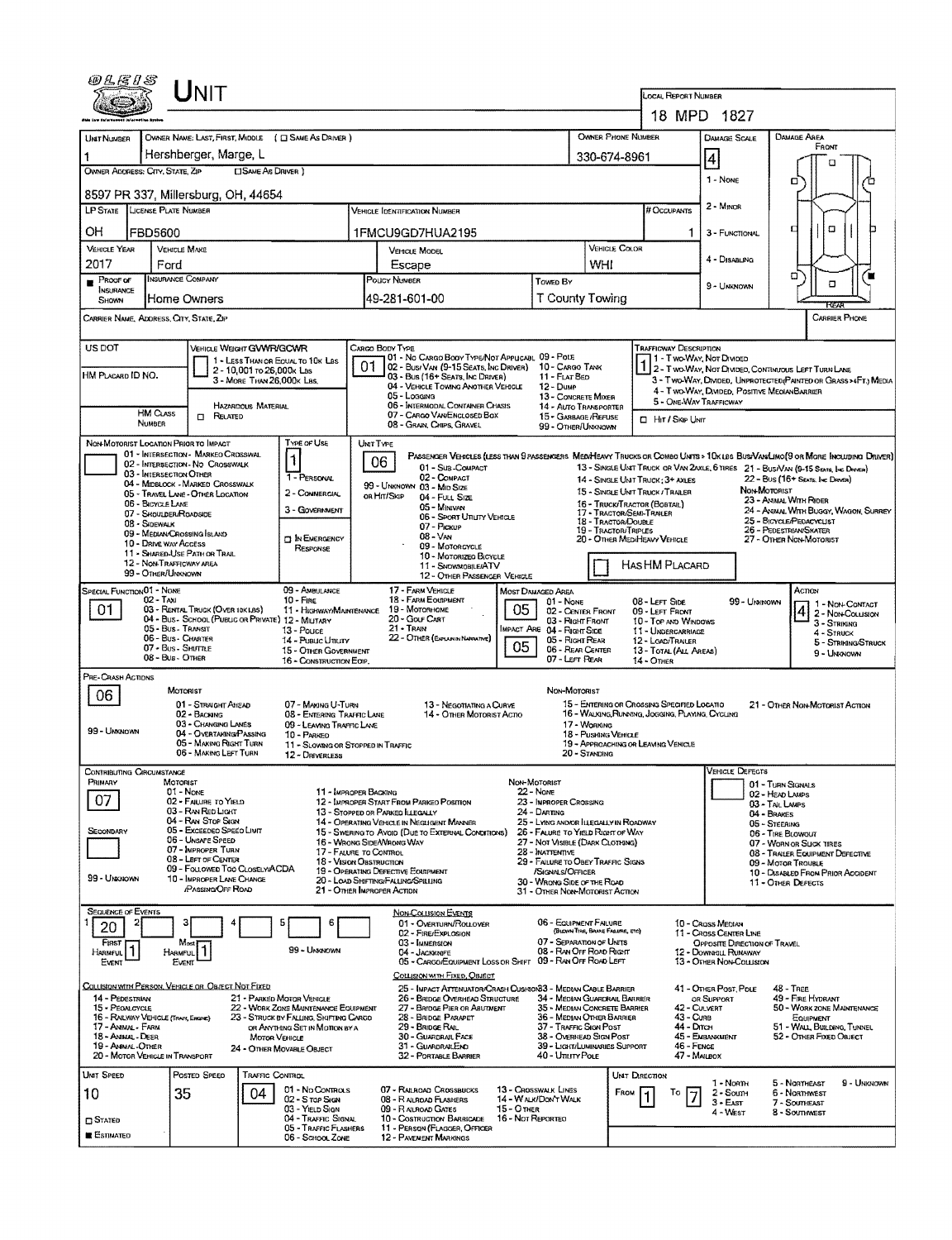| 四旦居日写                                                                                                                     |                                                                      | <b>NIT</b>                                                            |                            |                                                                         |    |                                                                                                                        |                                                                                                                                                                      |                                                               |                                                          |                                                             | LOCAL REPORT NUMBER                                                                                                      |                                                         |                                                                                                                              |  |  |  |
|---------------------------------------------------------------------------------------------------------------------------|----------------------------------------------------------------------|-----------------------------------------------------------------------|----------------------------|-------------------------------------------------------------------------|----|------------------------------------------------------------------------------------------------------------------------|----------------------------------------------------------------------------------------------------------------------------------------------------------------------|---------------------------------------------------------------|----------------------------------------------------------|-------------------------------------------------------------|--------------------------------------------------------------------------------------------------------------------------|---------------------------------------------------------|------------------------------------------------------------------------------------------------------------------------------|--|--|--|
|                                                                                                                           |                                                                      |                                                                       |                            |                                                                         |    |                                                                                                                        |                                                                                                                                                                      |                                                               |                                                          |                                                             |                                                                                                                          | 18 MPD 1827                                             |                                                                                                                              |  |  |  |
| UNIT NUMBER                                                                                                               |                                                                      |                                                                       |                            | OWNER NAME: LAST, FIRST, MIDDLE ( CI SAME AS DRIVER )                   |    |                                                                                                                        |                                                                                                                                                                      |                                                               |                                                          | OWNER PHONE NUMBER                                          |                                                                                                                          | <b>DAMAGE SCALE</b>                                     | <b>DAMAGE AREA</b><br>FRONT                                                                                                  |  |  |  |
| 2                                                                                                                         | Mast, Roy, A                                                         |                                                                       |                            |                                                                         |    | 330-473-0073                                                                                                           |                                                                                                                                                                      | 4                                                             | п                                                        |                                                             |                                                                                                                          |                                                         |                                                                                                                              |  |  |  |
| OWNER ADDRESS: CITY, STATE, ZIP<br><b>CISAME AS DRIVER</b> )                                                              |                                                                      |                                                                       |                            |                                                                         |    |                                                                                                                        |                                                                                                                                                                      |                                                               |                                                          |                                                             |                                                                                                                          | 1 - Nove<br>о                                           |                                                                                                                              |  |  |  |
| 1817 SR 83 Unit 421, Millersburg, OH, 44654                                                                               |                                                                      |                                                                       |                            |                                                                         |    |                                                                                                                        |                                                                                                                                                                      |                                                               |                                                          |                                                             | # Occupants                                                                                                              | 2 - MINOR                                               |                                                                                                                              |  |  |  |
| LP STATE LICENSE PLATE NUMBER<br><b>VEHICLE IDENTIFICATION NUMBER</b>                                                     |                                                                      |                                                                       |                            |                                                                         |    |                                                                                                                        |                                                                                                                                                                      |                                                               |                                                          |                                                             |                                                                                                                          |                                                         |                                                                                                                              |  |  |  |
| ΟH                                                                                                                        | GGV6525<br>1D4GP24R26B556566<br><b>VEHICLE COLOR</b><br>VEHICLE MAKE |                                                                       |                            |                                                                         |    |                                                                                                                        |                                                                                                                                                                      |                                                               |                                                          |                                                             |                                                                                                                          | 3 - FUNCTIONAL                                          | O<br>п                                                                                                                       |  |  |  |
| <b>VEHICLE YEAR</b><br>2006                                                                                               |                                                                      |                                                                       |                            |                                                                         |    | <b>VEHICLE MODEL</b>                                                                                                   |                                                                                                                                                                      |                                                               |                                                          |                                                             |                                                                                                                          | 4 - DISABUNG                                            |                                                                                                                              |  |  |  |
| $P$ ROOF OF                                                                                                               | Dodge<br>INSURANCE COMPANY                                           |                                                                       |                            |                                                                         |    | Grand Caravan<br>POLICY NUMBER                                                                                         | Towed By                                                                                                                                                             | BLU                                                           |                                                          |                                                             |                                                                                                                          | α<br>п                                                  |                                                                                                                              |  |  |  |
| INSURANCE<br>SHOWN                                                                                                        |                                                                      | Brotherhood Auto Aid                                                  |                            |                                                                         |    | IM180201                                                                                                               | <b>T County Towing</b>                                                                                                                                               |                                                               |                                                          |                                                             | 9 - Unknown                                                                                                              | ۵<br>REAR                                               |                                                                                                                              |  |  |  |
| CARRIER NAME, ADDRESS, CITY, STATE, ZIP                                                                                   |                                                                      |                                                                       |                            |                                                                         |    |                                                                                                                        |                                                                                                                                                                      |                                                               |                                                          |                                                             |                                                                                                                          | <b>CARRIER PHONE</b>                                    |                                                                                                                              |  |  |  |
| US DOT                                                                                                                    |                                                                      | VEHICLE WEIGHT GWWR/GCWR                                              |                            |                                                                         |    | CARGO BODY TYPE<br>01 - No CARGO BOOY TYPE/NOT APPLICABL 09 - POLE                                                     |                                                                                                                                                                      |                                                               |                                                          |                                                             | <b>TRAFFICWAY DESCRIPTION</b>                                                                                            |                                                         |                                                                                                                              |  |  |  |
| HM PLACARD ID NO.                                                                                                         |                                                                      |                                                                       | 2 - 10,001 To 26,000 k LBS | 1 - LESS THAN OR EQUAL TO 10K LBS                                       | 01 | [02 - Busi VAN (9-15 SEATS, INC DRIVER) 10 - CARGO TANK                                                                |                                                                                                                                                                      |                                                               |                                                          |                                                             |                                                                                                                          | 1 - Two-Way, Not Divided                                | 2 - T WO-WAY, NOT DIVIDED, CONTINUOUS LEFT TURN LANE                                                                         |  |  |  |
|                                                                                                                           |                                                                      |                                                                       | 3 - MORE THAN 26,000K LBS. |                                                                         |    | 03 - Bus (16+ Seats, Inc Driver)<br>04 - VEHICLE TOWING ANOTHER VEHICLE                                                |                                                                                                                                                                      | 11 - FLAT BED<br>$12 - D$ usie                                |                                                          |                                                             |                                                                                                                          | 4 - T WO-WAY, DIMDED, POSITIVE MEDIANBARRIER            | 3 - Two-Way, DIVIDED, UNPROTECTED (PAINTED OR GRASS >4FT.) MEDIA                                                             |  |  |  |
|                                                                                                                           | <b>HM CLASS</b>                                                      |                                                                       | HAZARDOUS MATERIAL         |                                                                         |    | 05 - Logging<br>06 - INTERMODAL CONTAINER CHASIS                                                                       |                                                                                                                                                                      | 13 - CONCRETE MIXER<br>14 - AUTO TRANSPORTER                  |                                                          |                                                             | 5 - ONE WAY TRAFFICWAY                                                                                                   |                                                         |                                                                                                                              |  |  |  |
|                                                                                                                           | NUMBER                                                               | <b>CI RELATED</b>                                                     |                            |                                                                         |    | 07 - CARGO VAN ENGLOSED BOX<br>08 - GRAIN, CHIPS, GRAVEL                                                               | 15 - GARBAGE /REFUSE<br>99 - OTHER/UNKNOWN                                                                                                                           |                                                               |                                                          | <b>D</b> Her / Skep Uner                                    |                                                                                                                          |                                                         |                                                                                                                              |  |  |  |
| NON-MOTORIST LOCATION PRIOR TO IMPACT                                                                                     |                                                                      | 01 - INTERSECTION - MARKED CROSSWAL                                   |                            | Type or Use                                                             |    | UNIT TYPE                                                                                                              |                                                                                                                                                                      |                                                               |                                                          |                                                             |                                                                                                                          |                                                         | PASSENGER VEHICLES (LESS THAN B PASSENGERS MEDIMEANY TRUCKS OR COMBO UNITS > 10KLBS BUS/VAN/LIMO(9 OR MORE INCLUDING DRIVER) |  |  |  |
|                                                                                                                           | 03 - INTERSECTION OTHER                                              | 02 - INTERSECTION - NO CROSSWALK                                      |                            | 1                                                                       |    | 05<br>01 - Sus-Compact                                                                                                 |                                                                                                                                                                      |                                                               |                                                          |                                                             |                                                                                                                          |                                                         | 13 - SINGLE UNIT TRUCK OR VAN 2AXLE, 6 TIRES 21 - BUS/VAN (9-15 SEATS, INC DRIVER)                                           |  |  |  |
|                                                                                                                           |                                                                      | 04 - MIDBLOCK - MARKED CROSSWALK<br>05 - TRAVEL LANE - OTHER LOCATION |                            | 1 - PERSONAL<br>2 - COMMERCIAL                                          |    | 02 - COMPACT<br>99 - UNKNOWN 03 - MID SIZE                                                                             |                                                                                                                                                                      |                                                               |                                                          |                                                             | 22 - Bus (16+ Seats, Ive Draver)<br>14 - SINGLE UNIT TRUCK: 3+ AXLES<br>NON-MOTORIST<br>15 - SINGLE UNIT TRUCK / TRAILER |                                                         |                                                                                                                              |  |  |  |
|                                                                                                                           | 06 - BICYCLE LANE                                                    |                                                                       |                            | 3 - GOVERNMENT                                                          |    | on Hit/Skip<br>04 - FULL SIZE<br>05 - Minivan                                                                          |                                                                                                                                                                      |                                                               |                                                          |                                                             | 16 - TRUCK/TRACTOR (BOBTAIL)<br>17 - TRACTOR/SEMI-TRAILER                                                                |                                                         | 23 - ANIMAL WITH RIDER<br>24 - ANIMAL WITH BUGGY, WAGON, SURREY                                                              |  |  |  |
|                                                                                                                           | 07 - SHDULDER/ROADSIDE<br>08 - Sidewalk                              |                                                                       |                            |                                                                         |    | 06 - Sport Uttury Venicus<br>07 - PICKUP                                                                               |                                                                                                                                                                      |                                                               | 18 - Tractor/Double<br>19 - TRACTOR/TRIPLES              |                                                             |                                                                                                                          | 25 - BICYCLE/PEDACYCLIST<br>26 - PEDESTRIAN SKATER      |                                                                                                                              |  |  |  |
|                                                                                                                           | 10 - DRIVE WAY ACCESS                                                | 09 - MEDIAN CROSSING ISLAND                                           |                            | <b>DIN EMERGENCY</b><br><b>RESPONSE</b>                                 |    | 08 - VAN<br>09 - MOTORCYCLE                                                                                            |                                                                                                                                                                      |                                                               |                                                          | 20 - OTHER MEDIHEAVY VEHICLE                                |                                                                                                                          | 27 - OTHER NON-MOTORIST                                 |                                                                                                                              |  |  |  |
|                                                                                                                           | 12 - NON-TRAFFICWAY AREA                                             | 11 - SHARED USE PATH OR TRAIL                                         |                            |                                                                         |    | 10 - Motorized Bicycle<br>11 - SNDWMOBILE/ATV                                                                          |                                                                                                                                                                      |                                                               |                                                          |                                                             | HAS HM PLACARD                                                                                                           |                                                         |                                                                                                                              |  |  |  |
| 99 - OTHER/UNKNOWN<br>12 - OTHER PASSENGER VEHICLE                                                                        |                                                                      |                                                                       |                            |                                                                         |    |                                                                                                                        |                                                                                                                                                                      |                                                               |                                                          |                                                             |                                                                                                                          |                                                         |                                                                                                                              |  |  |  |
| SPECIAL FUNCTION 01 - NONE<br>09 - AMBULANCE<br>$10 -$ Fine<br>02 - Taxi                                                  |                                                                      |                                                                       |                            |                                                                         |    | 17 - FARM VEHICLE<br>18 - FARM EQUIPMENT<br>19 - MOTORHOME                                                             |                                                                                                                                                                      | MOST DAMAGED AREA<br>$01 - None$                              |                                                          |                                                             | 08 - LEFT SIDE                                                                                                           | 99 - UNKNOWN                                            | ACTION<br>1 - Non-Contact                                                                                                    |  |  |  |
| 01.<br>03 - RENTAL TRUCK (OVER 10KLBS)<br>11 - HIGHWAY/MAINTENANCE<br>04 - Bus - SCHDOL (PUBLIC OR PRIVATE) 12 - MILITARY |                                                                      |                                                                       |                            |                                                                         |    | 20 - Gour CART<br>21 - TRAIN                                                                                           | 03                                                                                                                                                                   | 02 - CENTER FRONT<br>03 - Right Front                         |                                                          |                                                             | 09 - LEFT FRONT<br>10 - TOP AND WINDOWS                                                                                  |                                                         | 3 <br>2 - Non-Collision<br>3 - STRIKING                                                                                      |  |  |  |
|                                                                                                                           | 05 - Bus - Transit<br>06 - Bus - CHARTER                             |                                                                       |                            | $13 - P_{\text{OUCE}}$<br>14 - Pusuc Unury                              |    | 22 - OTHER (EXPLANNIA NARRATIVE)                                                                                       |                                                                                                                                                                      | <b>IMPACT ARE 04 - RIGHT SIDE</b><br>05 - Right REAR          |                                                          |                                                             | 11 - UNDERCARRIAGE<br>12 - LOAD/TRAILER                                                                                  |                                                         | 4 - STRUCK<br>5 - STRIKING/STRUCK                                                                                            |  |  |  |
|                                                                                                                           | 07 - Bus - SHUTTLE<br>08 - Bus - Other                               |                                                                       |                            | 15 - OTHER GOVERNMENT<br>16 - CONSTRUCTION EOIP.                        |    |                                                                                                                        | 03                                                                                                                                                                   | 06 - REAR CENTER<br>07 - LEFT REAR                            |                                                          |                                                             | 13 - TOTAL (ALL AREAS)<br><b>14 - OTHER</b>                                                                              |                                                         | 9 - Unionown                                                                                                                 |  |  |  |
| PRE- CRASH ACTIONS                                                                                                        |                                                                      |                                                                       |                            |                                                                         |    |                                                                                                                        |                                                                                                                                                                      |                                                               |                                                          |                                                             |                                                                                                                          |                                                         |                                                                                                                              |  |  |  |
| 01.                                                                                                                       | MOTORIST                                                             | 01 - STRAIGHT ANEAD                                                   |                            | 07 - MAKING U-TURN                                                      |    | 13 - NEGOTIATING A CURVE                                                                                               |                                                                                                                                                                      | Non-Mororust                                                  |                                                          |                                                             | 15 - ENTERING OR CROSSING SPECIFIED LOCATID                                                                              |                                                         | 21 - OTHER NON-MOTORIST ACTION                                                                                               |  |  |  |
|                                                                                                                           |                                                                      | 02 - BACKING<br>03 - CHANGING LANES                                   |                            | 08 - ENTERING TRAFFIC LANE<br>09 - LEAVING TRAFFIC LANE                 |    | 14 - OTHER MOTORIST ACTIO                                                                                              |                                                                                                                                                                      | 17 - WORKING                                                  |                                                          | 16 - WALKING FEUNNING, JOSGING, PLAYING, CYCLING            |                                                                                                                          |                                                         |                                                                                                                              |  |  |  |
| 99 - UMKNOWN                                                                                                              |                                                                      | 04 - OVERTAKING/PASSING<br>05 - MAKING RIGHT TURN                     |                            | 10 - PARKED<br>11 - SLOWING OR STOPPED IN TRAFFIC                       |    |                                                                                                                        |                                                                                                                                                                      |                                                               |                                                          | 18 - Pushing Vehicle                                        |                                                                                                                          |                                                         |                                                                                                                              |  |  |  |
|                                                                                                                           |                                                                      | 06 - MAKING LEFT TURN                                                 |                            | 12 - DRIVERLESS                                                         |    |                                                                                                                        |                                                                                                                                                                      |                                                               | 20 - Standing                                            |                                                             | 19 - APPROACHING OR LEAVING VEHICLE                                                                                      |                                                         |                                                                                                                              |  |  |  |
| CONTRIBUTING CIRCUMSTANCE<br>Primary                                                                                      | MOTORIST                                                             |                                                                       |                            |                                                                         |    |                                                                                                                        |                                                                                                                                                                      | Non-Motorist                                                  |                                                          |                                                             |                                                                                                                          | <b>VEHICLE DEFECTS</b>                                  |                                                                                                                              |  |  |  |
| 01                                                                                                                        | $01 - None$                                                          | 02 - FAILURE TO YIELD                                                 |                            | 11 - IMPROPER BACKING                                                   |    |                                                                                                                        |                                                                                                                                                                      | <b>22 - NOME</b>                                              |                                                          |                                                             |                                                                                                                          |                                                         | 01 - TURN SIGNALS<br>02 - HEAD LAMPS                                                                                         |  |  |  |
|                                                                                                                           |                                                                      | 03 - RAN RED LIGHT<br>04 - RAN STOP SIGN                              |                            |                                                                         |    | 12 - IMPROPER START FROM PARKED POSITION<br>23 - IMPROPER CROSSING<br>13 - Stopped or PARKED ILLEGALLY<br>24 - DARTING |                                                                                                                                                                      |                                                               |                                                          |                                                             |                                                                                                                          |                                                         | 03 - TAIL LAMPS<br>04 - BRAKES                                                                                               |  |  |  |
| SECONDARY                                                                                                                 |                                                                      | 05 - Exceeded Speed Limit<br>06 - UNSAFE SPEED                        |                            |                                                                         |    | 14 - OPERATING VEHICLE IN NEGLIGENT MANNER                                                                             | 25 - LYING ANDIOR LLEGALLY IN ROADWAY<br>15 - SWERING TO AVOID (DUE TO EXTERNAL CONDITIONS)<br>26 - FALURE TO YIELD RIGHT OF WAY<br>27 - Not Viseble (Dark Clothing) |                                                               |                                                          |                                                             |                                                                                                                          |                                                         | 05 - STEERING<br>06 - Tiar Browout                                                                                           |  |  |  |
|                                                                                                                           |                                                                      | 07 - IMPROPER TURN<br>08 - LEFT OF CENTER                             |                            | 17 - FALURE TO CONTROL                                                  |    | 16 - WRONG SIDE WRONG WAY                                                                                              | 28 - INATTENTIVE                                                                                                                                                     |                                                               |                                                          | 07 - WORN OR SLICK TIRES<br>08 - TRALER EQUIPMENT DEFECTIVE |                                                                                                                          |                                                         |                                                                                                                              |  |  |  |
| 99 - UNKNOWN                                                                                                              |                                                                      | 09 - FDLLOWED TOO CLOSELY/ACDA<br>10 - IMPROPER LANE CHANGE           |                            |                                                                         |    | 18 - Vision OBSTRUCTION<br>19 - OPERATING DEFECTIVE EQUIPMENT                                                          | 29 - FAILURE TO OBEY TRAFFIC SIGNS<br>/SIGNALS/OFFICER                                                                                                               |                                                               |                                                          |                                                             |                                                                                                                          | 09 - MOTOR TROUBLE<br>10 - DISABLED FROM PRIOR ACCIDENT |                                                                                                                              |  |  |  |
|                                                                                                                           |                                                                      | PASSING OFF ROAD                                                      |                            |                                                                         |    | 20 - LOAD SHIFTING/FALLING/SPILLING<br>21 - OTHER IMPROPER ACTION                                                      |                                                                                                                                                                      | 30 - WRONG SIDE OF THE ROAD<br>31 - OTHER NON-MOTORIST ACTION |                                                          |                                                             |                                                                                                                          |                                                         | 11 - Other Defects                                                                                                           |  |  |  |
| <b>SEQUENCE OF EVENTS</b>                                                                                                 |                                                                      |                                                                       |                            |                                                                         |    | <b>NON-COLUSION EVENTS</b>                                                                                             |                                                                                                                                                                      |                                                               |                                                          |                                                             |                                                                                                                          |                                                         |                                                                                                                              |  |  |  |
| 20                                                                                                                        |                                                                      |                                                                       |                            | 6                                                                       |    | 01 - OVERTURN/ROLLOVER<br>02 - FIRE/EXPLOSION                                                                          |                                                                                                                                                                      | 06 - EQUIPMENT FAILURE                                        |                                                          | (BLOWN TIRE, BRAKE FAILIRE, ETC)                            |                                                                                                                          | 10 - Cross Median<br>11 - Cross Center Line             |                                                                                                                              |  |  |  |
| FIRST<br><b>HARMFUL</b>                                                                                                   | HARMFUL                                                              | Most                                                                  |                            | 99 UNKNOWN                                                              |    | 03 - IMMERSION<br>04 - JACKKNIFE                                                                                       |                                                                                                                                                                      | 07 - SEPARATION OF UNITS<br>08 - RAN OFF ROAD RIGHT           |                                                          |                                                             |                                                                                                                          | OPPOSITE DIRECTION OF TRAVEL<br>12 - DOWNNUL RUNAWAY    |                                                                                                                              |  |  |  |
| Event                                                                                                                     | Event                                                                |                                                                       |                            |                                                                         |    | 05 - CARGO/EQUIPMENT LOSS OR SHIFT 09 - RAN OFF ROAD LEFT<br>COLLISION WITH FIXED, OBJECT                              |                                                                                                                                                                      |                                                               |                                                          |                                                             |                                                                                                                          | 13 - OTHER NON-COLLISION                                |                                                                                                                              |  |  |  |
| COLLISION WITH PERSON, VEHICLE OR OBJECT NOT FIXED                                                                        |                                                                      |                                                                       |                            |                                                                         |    | 25 - IMPACT ATTENUATOR/CRASH CUSHIDN33 - MEDIAN CABLE BARRIER                                                          |                                                                                                                                                                      |                                                               |                                                          |                                                             |                                                                                                                          | 41 - OTHER POST, POLE                                   | $48 - TBEE$                                                                                                                  |  |  |  |
| 14 - PEDESTRIAN<br>15 - PEDALGYCLE                                                                                        |                                                                      |                                                                       |                            | 21 - PARKED MOTOR VEHICLE<br>22 - WORK ZONE MAINTENANCE EQUIPMENT       |    | 26 - BRIDGE OVERHEAD STRUCTURE<br>27 - BRIDGE PIER OR ABUTMENT                                                         |                                                                                                                                                                      | 34 - MEDIAN GUARDRAIL BARRIER<br>35 - MEDIAN CONCRETE BARRIER |                                                          |                                                             | 42 - Culvert                                                                                                             | OR SUPPORT                                              | 49 - FIRE HYDRANT<br>50 - WORK ZONE MAINTENANCE                                                                              |  |  |  |
| 16 - RALWAY VEHICLE (TAGN, ENGINE)<br>17 - Annal - Farm                                                                   |                                                                      |                                                                       |                            | 23 - STRUCK BY FALUNG, SHIFTING CARGO<br>OR ANYTHING SET IN MOTION BY A |    | 28 - BRIDGE PARAPET<br>29 - Bridge Rail                                                                                |                                                                                                                                                                      | 36 - MEDIAN OTHER BARRIER<br>37 - TRAFFIC SIGN POST           |                                                          |                                                             | 43 - Cura<br>44 - Опсн                                                                                                   |                                                         | <b>EQUIPMENT</b><br>51 - WALL, BUILDING, TUNNEL                                                                              |  |  |  |
| 18 - ANMAL - DEER<br>19 - Animal - Other                                                                                  |                                                                      |                                                                       | <b>MOTOR VEHICLE</b>       | 24 - OTHER MOVABLE OBJECT                                               |    | 30 - GUARDRAIL FACE<br>31 - GUARDRAILEND                                                                               |                                                                                                                                                                      |                                                               | 38 - OVERHEAD SIGN POST<br>39 - Light/Luminaries Support |                                                             |                                                                                                                          | 45 - EMBANKMENT<br>46 - FENCE                           | 52 - OTHER FIXED OBJECT                                                                                                      |  |  |  |
| 20 - MOTOR VEHICLE IN TRANSPORT<br><b>UNIT SPEED</b>                                                                      |                                                                      | POSTED SPEED                                                          | TRAFFIC CONTROL            |                                                                         |    | 32 - PORTABLE BARRIER                                                                                                  |                                                                                                                                                                      | 40 - Unury Pole                                               |                                                          |                                                             | 47 - MALBOX                                                                                                              |                                                         |                                                                                                                              |  |  |  |
| 30                                                                                                                        | 35                                                                   |                                                                       | 04                         | 01 - No Controus                                                        |    | 07 - RAILROAD CROSSBUCKS                                                                                               |                                                                                                                                                                      | 13 - CROSSWALK LINES                                          |                                                          | UNIT DIRECTION<br>FROM                                      | To                                                                                                                       | 1 - North<br>2 - South                                  | 5 - NORTHEAST<br>9 - UNKNOWN<br>6 - NORTHWEST                                                                                |  |  |  |
|                                                                                                                           |                                                                      |                                                                       |                            | 02 - Stop Sign<br>03 - YIELD SIGN                                       |    | 08 - RAUROAD FLASHERS<br>09 - RALROAD GATES                                                                            | $15 - 0$ then                                                                                                                                                        | 14 - WALK/DON'T WALK                                          |                                                          |                                                             |                                                                                                                          | $3 - E$ AST<br>4 - West                                 | 7 - SOUTHEAST<br>8 - SOUTHWEST                                                                                               |  |  |  |
| $\square$ Stated                                                                                                          |                                                                      |                                                                       |                            | 04 - Traffic Signal<br>05 - TRAFFIC FLASHERS                            |    | 10 - Costruction Barricade<br>11 - PERSON (FLAGGER, OFFICER                                                            | 16 - Not Reported                                                                                                                                                    |                                                               |                                                          |                                                             |                                                                                                                          |                                                         |                                                                                                                              |  |  |  |
| <b>E</b> Estimated                                                                                                        |                                                                      |                                                                       |                            | 06 - SCHOOL ZONE                                                        |    | 12 - PAVENENT MARKINGS                                                                                                 |                                                                                                                                                                      |                                                               |                                                          |                                                             |                                                                                                                          |                                                         |                                                                                                                              |  |  |  |